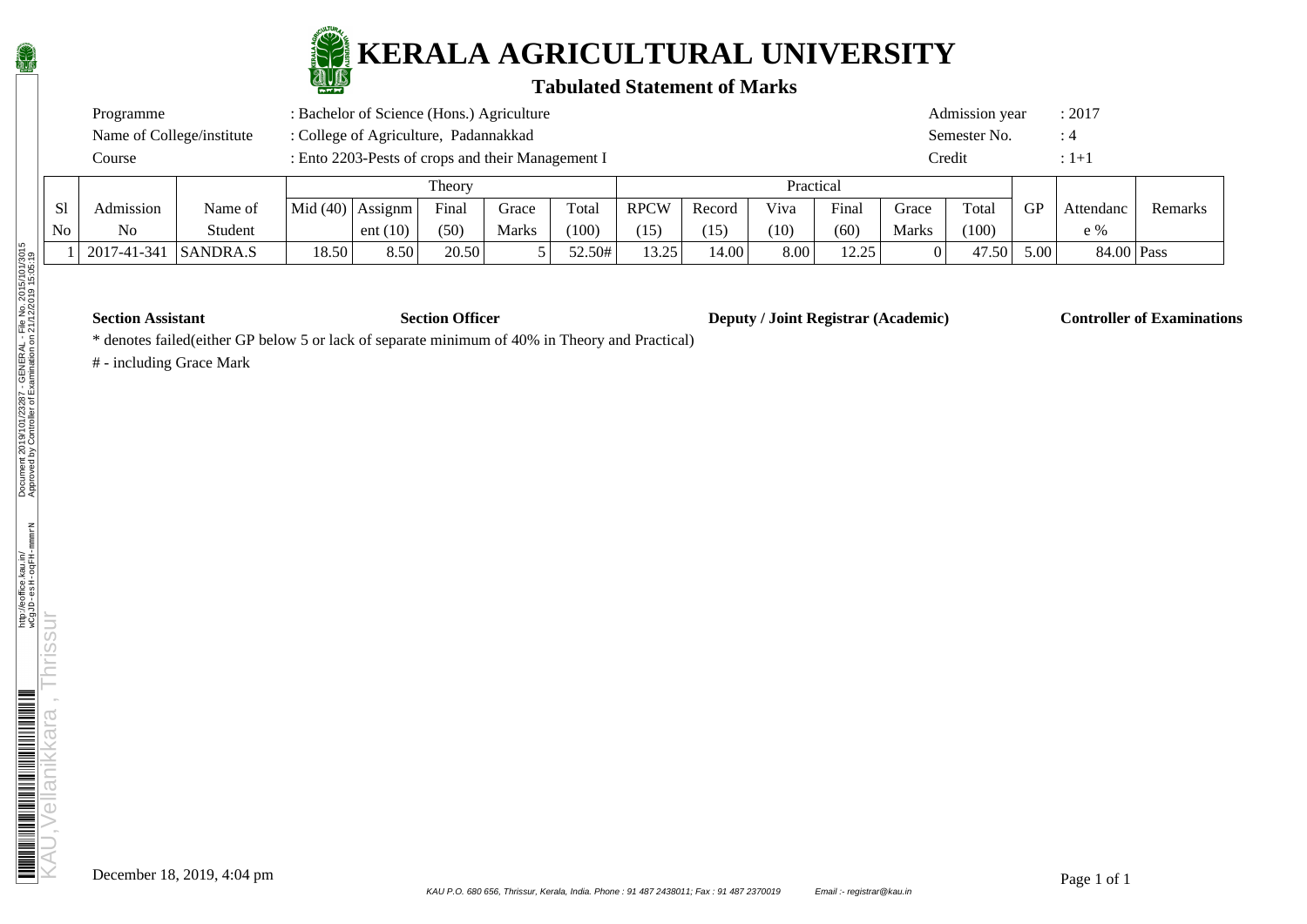

## **KERALA AGRICULTURAL UNIVERSITY**

#### **Tabulated Statement of Marks**

| : Bachelor of Science (Hons.) Agriculture<br>Programme   |                           |                                       |            |            |              |              |               |           | : 2017<br>Admission year |  |         |  |
|----------------------------------------------------------|---------------------------|---------------------------------------|------------|------------|--------------|--------------|---------------|-----------|--------------------------|--|---------|--|
|                                                          | Name of College/institute | : College of Agriculture, Padannakkad |            |            |              |              |               |           | Semester No.             |  | :4      |  |
| : Ssac 2206-Problem Soils and their Management<br>Course |                           |                                       |            |            |              |              |               |           | Credit                   |  | $:2+0$  |  |
|                                                          |                           |                                       |            |            |              |              |               |           |                          |  |         |  |
| S1 No                                                    | Admission No              | Name of Student                       | Mid $(40)$ | Assignment | Final $(50)$ | Grace        | Total $(100)$ | <b>GP</b> | Attendance %             |  | Remarks |  |
|                                                          |                           |                                       |            | (10)       |              | <b>Marks</b> |               |           |                          |  |         |  |

1 2017-41-341 SANDRA.S 17.00 8.75 23.50 0.75 50.00# 5.00 92.00 Pass

**Section Assistant Section Officer Deputy / Joint Registrar (Academic) Controller of Examinations** 

\* denotes failed(either GP below 5 or lack of separate minimum of 40% in Theory and Practical)

# - including Grace Mark